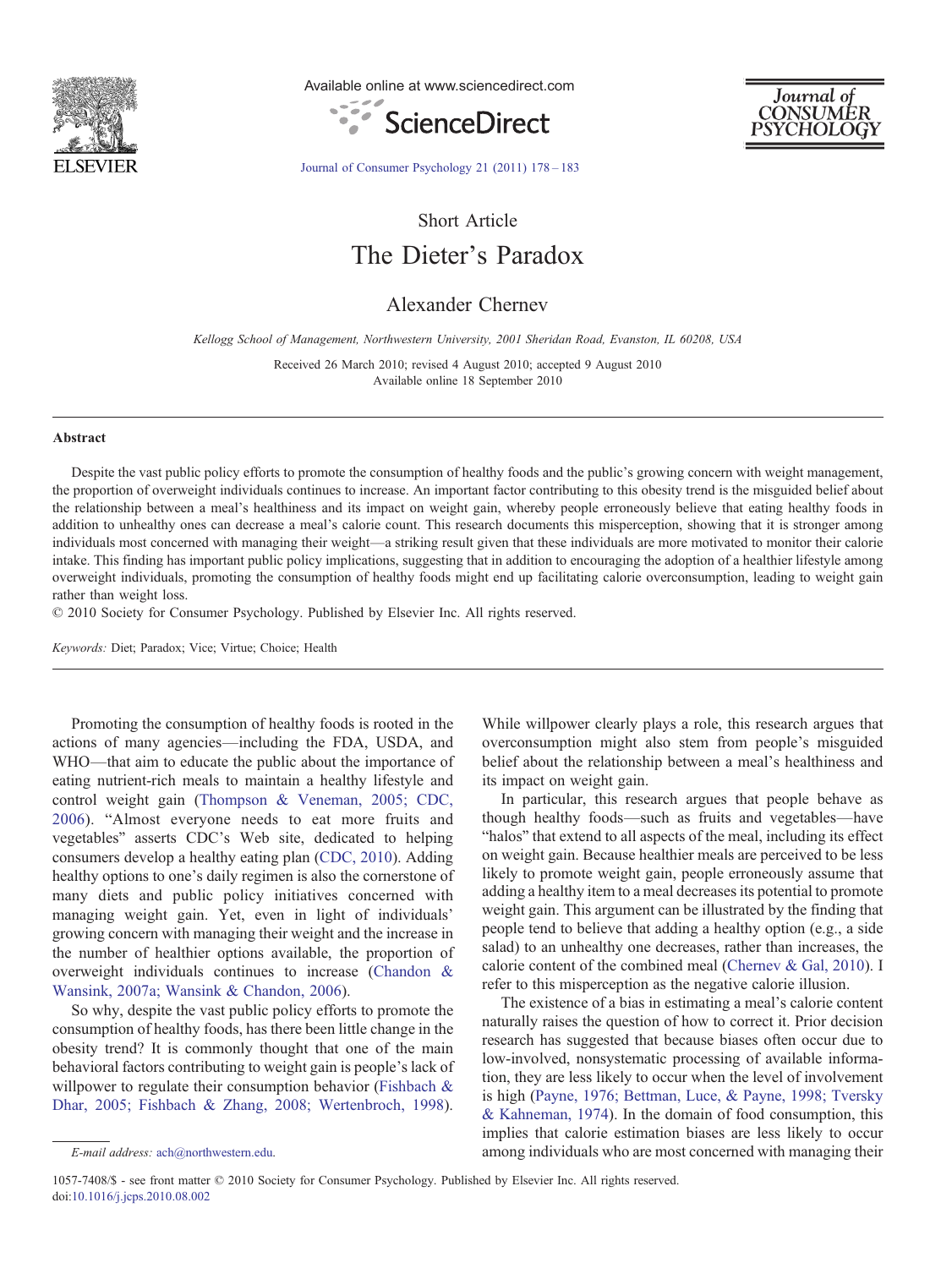weight. In fact, increased awareness of one's weight has been identified as a key aspect of behavioral modification aimed at reducing overconsumption [\(Eckel, 2008](#page-5-0)). This line of reasoning leads to the prediction that people concerned with managing their weight will be able to more accurately determine a meal's calorie content and, hence, are less likely to be susceptible to estimation biases, such as the negative calorie illusion.

As this research will demonstrate, however, this is not the case. The belief that adding a healthy item reduces a meal's potential to promote weight gain is not attenuated among individuals concerned with managing their weight. In fact, just the opposite occurs: It is much stronger for those individuals. Thus, weight-conscious individuals, including those on a diet, are more likely to believe that a meal's tendency to lead to weight gain can be decreased by simply adding a healthy item. I refer to this phenomenon as the "dieter's paradox."

Why are those most concerned with managing their weight more likely to underestimate the calorie content of a combination of healthy and unhealthy items? Building on prior findings, this research argues that the negative calorie illusion stems from people's tendency to categorize foods as healthy ("virtues") and unhealthy ("vices") according to a good/ bad dichotomy ([Chernev & Gal, 2010; Rozin, Ashmore, &](#page-5-0) [Markwith, 1996; Wertenbroch, 1998; Knight & Boland, 1989\)](#page-5-0). When presented with a meal that combines both a virtue and a vice, people form an overall impression of this meal's healthiness in a way that the vice/virtue combination is perceived to be healthier than the vice alone. Because people rely on their evaluations of a meal's healthiness to determine its calorie content, they consequently conclude that a meal combining a healthy and an unhealthy item has fewer calories than the unhealthy item alone.

This line of reasoning suggests that the negative calorie illusion is more likely to occur among individuals who have a stronger tendency to categorize foods into virtues and vices. Indeed, if vice/virtue categorization is the basis for underestimating a meal's calorie content, then individuals who are more likely to invoke this categorization are also more likely to believe that adding a virtue to a vice will reduce the calorie content of the combined meal. Building on prior research, I further propose that individuals concerned with their weight are among the most likely to categorize meals according to the good/bad dichotomy into virtues and vices ([Polivy & Herman,](#page-5-0) [1983; Polivy & Herman, 1985; Scott, Nowlis, Mandel, &](#page-5-0) [Morales, 2008; Dholakia, Gopinath, Bagozzi, & Nataraajan,](#page-5-0) [2006; McFerran et al., 2010](#page-5-0)). Indeed, the cornerstone principle of most nutritional guidelines, as well as many diets, involves promoting the consumption of certain food groups while at the same time reducing the consumption of others ([Seiders & Petty,](#page-5-0) [2004; Nestle et al., 1998; Thompson & Veneman, 2005; Polivy](#page-5-0) [& Herman, 1987\)](#page-5-0). And although particular guidelines and diets vary in the type of foods and nutrients considered "good" or "bad," most share the underlying principle of good/bad categorization of different foods.

Therefore, I posit that since weight-conscious individuals are more likely to categorize foods into a vice/virtue dichotomy, they will consequently be more likely to underestimate the calorie content of meals containing both unhealthy and healthy items. In this context, I predict that individuals most concerned with managing their weight will be more likely to believe (relative to those less concerned with their weight) that the combination of a healthy item and an unhealthy item is likely to have fewer calories than the unhealthy item alone. The validity of this prediction is empirically examined in the following experiment.

# Method

Respondents were 934 participants in a nationwide online research panel who received monetary compensation for taking part in the experiment. Participants in the panel were primarily female (74.2%) and were distributed across different age groups as follows: 5% were 20 or younger, 32% were between ages 21 and 30, 27% were between 31 and 40, 18% were between 41 and 50, and the remaining 18% were over 50.

Respondents were shown four meals and asked to estimate each meal's calorie content. Some of the respondents  $(n=457)$ were shown a series of relatively unhealthy meals, and others (*n*  $= 477$ ) were shown the same meals combined with a healthy option. Thus, the only difference between meals in these two conditions was the presence of a healthy option. The meals used in this experiment were (the corresponding healthy options are given in parentheses): hamburger (three celery sticks), baconand-cheese waffle sandwich (small organic apple), chili with beef (small salad without dressing), and meatball pepperoni cheesesteak (celery/carrot side dish).

To illustrate, in the first scenario, some of the respondents were asked to estimate the calorie content of a hamburger, whereas the others were asked to estimate the calorie content of the same hamburger combined with three celery sticks. The stimuli included both verbal descriptions and pictorial representations. The choice of the stimuli (e.g., a hamburger representing a vice and celery representing a virtue) is consistent with prior research ([Chandon & Wansink, 2007b;](#page-5-0) [Wertenbroch, 1998\)](#page-5-0).

At the end of the experiment, respondents were also asked to indicate the extent of their concern with managing their weight on a 5-point scale  $(1 = not at all concerned, 2 = slightly$ concerned, 3=somewhat concerned, 4=moderately concerned, 5 = extremely concerned). As a reward for participating in the experiment, respondents were entered into a lottery for several \$50 cash prizes.

### **Results**

Each respondent evaluated several meal scenarios, yielding 2,750 observations: 1,343 observations in the unhealthy-meal condition and 1,407 observations in the unhealthy + healthy meal condition. The data show that respondents believed the unhealthy meal alone to average 691 calories. Logically, one would expect that adding another item to this meal would increase its calorie content. The data show, however, that adding a healthy item resulted in a significant decrease, rather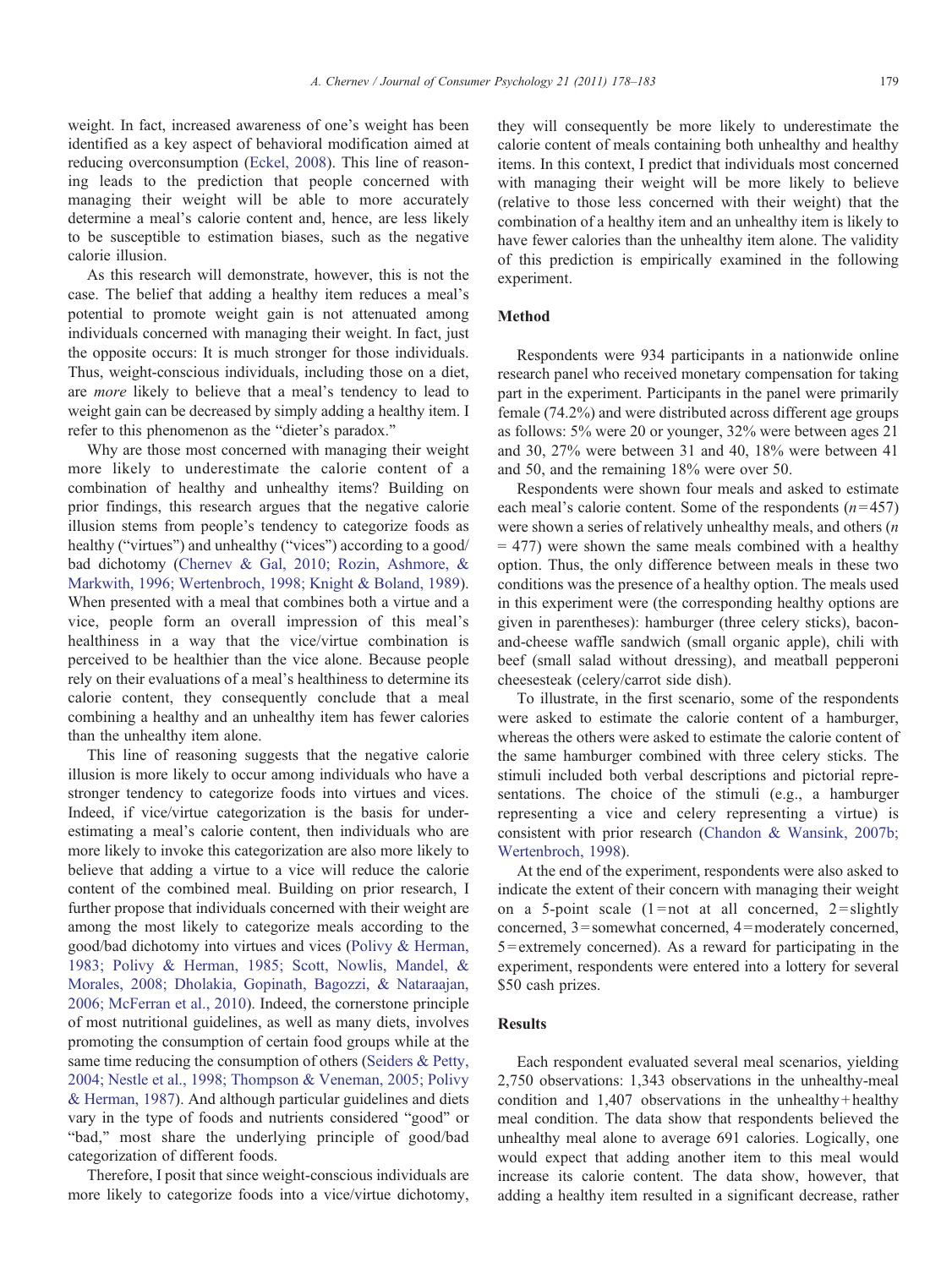than an increase, in the meal's perceived calorie content to 648 calories  $(F(1, 931) = 12.97, p<0.001)$ . Thus, adding a healthy item lowered the estimated calorie content of the entire meal by an average of 43 calories, or 6.2%. This bias was observed in all four meals tested, indicating the prevalence of the belief that one can consume fewer calories by simply adding a healthy item to a meal.

To investigate whether individuals concerned with managing their weight were more likely to underestimate the calorie content of meals containing both a healthy and an unhealthy option, I examined their estimates as a function of their selfreported concern with their weight. The data show that respondents most concerned with managing their weight (those who rated their concern with their weight as "extreme" and scored it as 5 on a 5-point scale) perceived unhealthy meals containing a healthy option to have significantly fewer calories (relative to the unhealthy meal alone) than those who indicated lower levels of concern with their weight ( $M=615$  vs.  $M=711$ for weight-conscious individuals and  $M=658$  vs.  $M=684$  for those less concerned with their weight; Fig. 1).

Thus, adding a healthy option decreased the perceived calorie content of the combined meal by an average of 96 calories (13.5%) for weight-conscious individuals but only 26 calories (3.8%) for those less concerned with their weight. The dieter's paradox was observed in all four meals tested, lending support to the proposition that weight-conscious individuals are more likely to believe that by simply adding a healthy option one can lower a meal's calorie content ([Table 1](#page-3-0)).

The significance of the above data pattern was tested with a model in which a meal's calorie content was given as a function of the presence of a healthy option, respondents' concern with managing their weight (between-subject factors), the specific



Fig. 1. Weight-conscious individuals are more likely to believe that adding a healthy option to an unhealthy meal decreases this meal's calorie content. Figure bars indicate the average estimates of a meal's calorie content. The difference between the evaluations of the unhealthy meal alone (white bars) and the unhealthy meal combined with a healthy item (black bars) is the negative calorie illusion. The difference in the pattern of white and black bars for weightconscious individuals and those less concerned with their weight is the dieter's paradox.

meal (within-subject factor), and their interactions ([Winer,](#page-5-0) [Brown, & Michels, 1991\)](#page-5-0). The data show that individuals' concern with managing their weight had a significant impact on their belief that adding a healthy item is likely to decrease a meal's potential to promote weight gain  $(F(1,931) = 6.45$ ,  $p<.001$ ), lending support to the dieter's paradox.<sup>1</sup>

The data further show the presence of a monotonically increasing trend between respondents' level of concern with their weight and the extent to which they believed that adding a healthy item to a meal can lower its calorie content. Thus, the negative calorie illusion was negligible (2 cal) for those not at all concerned with managing their weight; it was a bit (but not significantly) larger for those slightly and somewhat concerned with managing their weight (13 and 12 cal, respectively), increasing to 39 calories for those moderately concerned, and to 96 calories for those extremely concerned [\(Table 2\)](#page-3-0). This data pattern reflects a significant linear trend, whereby higher levels of people's concern with their weight translated into a more pronounced negative calorie illusion  $(F(1, 928) = 5.15, p < 0.05)$ .

The calorie content of the combination of healthy and unhealthy options was perceived to be lower by those most concerned with managing their weight (615 vs. 658 cal; F  $(1,931) = 4.96$ ,  $p < .01$ ) than by those less concerned—a finding consistent with the dieter's paradox. In contrast, the calorie content of the unhealthy option alone was perceived to be greater by individuals more concerned with managing their weight than by those less concerned (711 vs. 684 cal;  $F(1,931) = 1.85$ ,  $p<.10$ ), suggesting that the observed underestimation bias was particular only to meals combining healthy and unhealthy items and did not occur in the case of unhealthy meals considered alone.

Could this calorie estimation bias have been caused simply by people's belief that the healthy item itself had "negative" calories (e.g., because the energy used to digest these foods exceeds their calorie content)? To address this question, a separate group of 80 respondents from the same population was asked to estimate the amount of calories in the healthy items used in the main study. The data show that respondents believed that the healthy option alone contained a positive amount of calories ( $M=62$ ;  $N=256$ ). Moreover, none of the respondents estimated the healthy items to have negative calories, and only 10 responses (4%) estimated the healthy item to have zero calories. These findings suggest that the observed effect is not a function of respondents' beliefs about the calorie content of the healthy item itself but rather stems from combining healthy and unhealthy items.

# **Discussion**

The existence of a bias in evaluating a meal's calorie content raises the question of identifying strategies to eliminate, or at least to reduce, this bias. One such strategy involves evaluating

Grouping respondents who were either extremely or moderately concerned with managing their weight (per their ratings on a 5-point scale) and comparing their responses to those who indicated lower levels of concern with managing their weight yielded similar results  $(F(1,931)=3.95, p < .05)$ .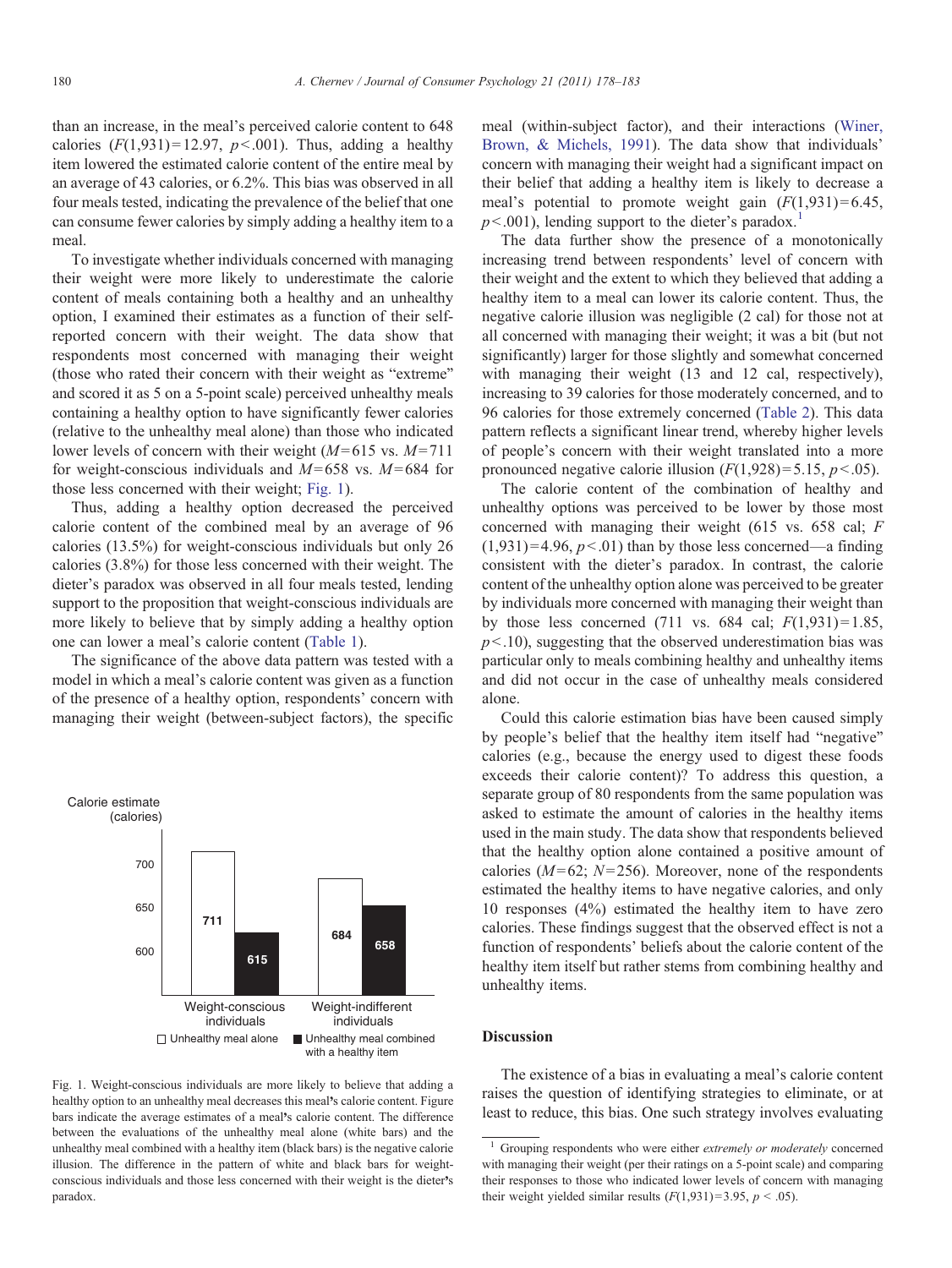A. Chernev / Journal of Consumer Psychology 21 (2011) 178–183 181

<span id="page-3-0"></span>

| Table 1                                                                                                                                       |  |
|-----------------------------------------------------------------------------------------------------------------------------------------------|--|
| The impact of adding a healthy option on a meal's perceived calorie content as a function of individuals' concern with managing their weight. |  |

| Meal        | Weight-conscious individuals |                                |                                     | Weight-indifferent individuals |                                |                                     |
|-------------|------------------------------|--------------------------------|-------------------------------------|--------------------------------|--------------------------------|-------------------------------------|
|             | Unhealthy meal<br>alone      | Unhealthy meal+healthy<br>item | Negative calorie illusion<br>$(\%)$ | Unhealthy meal<br>alone        | Unhealthy meal+healthy<br>item | Negative calorie illusion<br>$(\%)$ |
| Burger      | 734 (107)                    | 619 (110)                      | 15.6                                | 697 (349)                      | 642 (364)                      | 7.9                                 |
| Sandwich    | 626 (106)                    | 560 (111)                      | 10.5                                | 621 (349)                      | 620 (364)                      | 0.2                                 |
| Chili       | 697 (57)                     | 621 (53)                       | 10.8                                | 700 (159)                      | 667 (176)                      | 4.8                                 |
| Cheesesteak | 840 (57)                     | 714 (53)                       | 15.0                                | 779 (159)                      | 762 (176)                      | 2.1                                 |
| Average     | 711 (327)                    | 615 (327)                      | 13.5                                | 684 (1,016)                    | 658 (1,080)                    | 3.8                                 |

Numbers indicate respondents' estimates of a meal's calorie content; the corresponding sample size is given in parentheses. The negative calorie illusion reflects the difference in the calorie estimates of the unhealthy meal alone and the healthy/unhealthy meal combination. The dieter's paradox is the difference between the strength of the negative calorie illusion for weight-conscious individuals and those less concerned with their weight.

a meal's components in a piecemeal fashion. This approach builds on prior research documenting that piecemeal estimation tends to improve people's ability to correctly estimate the calorie content of a meal [\(Chandon & Wansink, 2007b\)](#page-5-0). To test the impact of piecemeal evaluation on the dieter's paradox, a separate group of 189 respondents from the same population was asked to estimate the calorie content of the individual components of each of the four meals used in this study. The meals viewed by respondents were exactly the same as in the healthy/unhealthy condition; the only difference was that respondents were asked to evaluate the calorie content only of the unhealthy item. The data show that the unhealthy option was believed to have essentially the same amount of calories when it was paired with the healthy option and when considered alone an effect consistent for both weight-conscious and weightindifferent individuals ( $M=698$ ,  $N=119$  vs.  $M=711$ ,  $N=327$  for the weight-conscious individuals and  $M=706$ ,  $N=500$  vs.  $M= 684$ ,  $N= 1,016$  for the weight-indifferent;  $F(1,644) = .67$ ,  $p > .20$ ). Moreover, in the piecemeal condition, weight-concerned and weight-indifferent respondents came up with essentially the same calorie estimate of the vice (698 vs. 706 cal;  $F(1,644) < 1$ , ns).

The data from piecemeal evaluation further suggest that the observed negative calorie illusion cannot be attributed to the fact

Table 2

The impact of adding a healthy option on a meal's perceived calorie content as a function of individuals' concern with managing their weight.

| Concern with<br>gaining weight | Unhealthy<br>meal alone | Unhealthy meal+<br>healthy item | Negative calorie<br>illusion $(\%)$ |  |  |  |  |
|--------------------------------|-------------------------|---------------------------------|-------------------------------------|--|--|--|--|
| Not at all<br>concerned        | 707 (74)                | 705 (52)                        | 0.3                                 |  |  |  |  |
| Slightly<br>concerned          | 664 (139)               | 651 (208)                       | 2.0                                 |  |  |  |  |
| Somewhat<br>concerned          | 673 (278)               | 662 (346)                       | 1.7                                 |  |  |  |  |
| Moderately<br>concerned        | 692 (525)               | 653 (472)                       | 5.6                                 |  |  |  |  |
| Extremely<br>concerned         | 711 (327)               | 615 (327)                       | 13.5                                |  |  |  |  |

The numbers in each cell indicate respondents' estimates of a meal's calorie content; the corresponding cell size is given in parentheses. The dieter's paradox is reflected in the fact that the negative calorie illusion is stronger for those more concerned with managing weight.

that the mere presence of the healthy item increased the perceived healthiness of the unhealthy meal. This is important because one might argue that the negative calorie illusion stemmed from participants' belief that the unhealthy item was perceived to be somewhat healthier (and hence more likely to have fewer calories) just because it was next to a very healthy item. The data show, however, that merely placing a healthy item next to an unhealthy one did not decrease its calorie content. This suggests that the dieter's paradox cannot simply be attributed to a change in people's perception of the healthiness of the individual components of a meal (e.g., due to a "spillover" effect) and is rather a function of people's holistic evaluation of combinations of healthy and unhealthy items.

### Conclusion

This research examined how consumers' concern with managing their weight influences their belief that adding a healthy option to a meal is likely to decrease this meal's calorie content. In particular, it demonstrates that those most concerned with managing their weight are also most likely to underestimate the calorie content of meals containing both healthy and unhealthy items—a striking result given that these individuals tend to be more motivated to monitor a meal's potential to promote weight gain.

From a conceptual standpoint, this research adds to the decision literature by providing new insights on the impact of decision biases on value judgments. Contrary to the popular view that higher levels of involvement and motivation tend to attenuate decision biases, this research documents the opposite: The negative calorie bias is more pronounced for more involved/ motivated individuals. Thus, when evaluating vice/virtue combinations, greater motivation does not necessarily result in greater accuracy but instead can lead to more biased judgments.

This research further contributes to the literature by identifying the motivational antecedents of decision biases in deriving numeric estimates. Prior research has suggested that the negative calorie illusion is a cognitive bias that is likely to precede biases caused by motivational factors [\(Chernev & Gal,](#page-5-0) [2010; Chernev & Chandon, in press\)](#page-5-0). In this context, it was proposed that calorie underestimation could further promote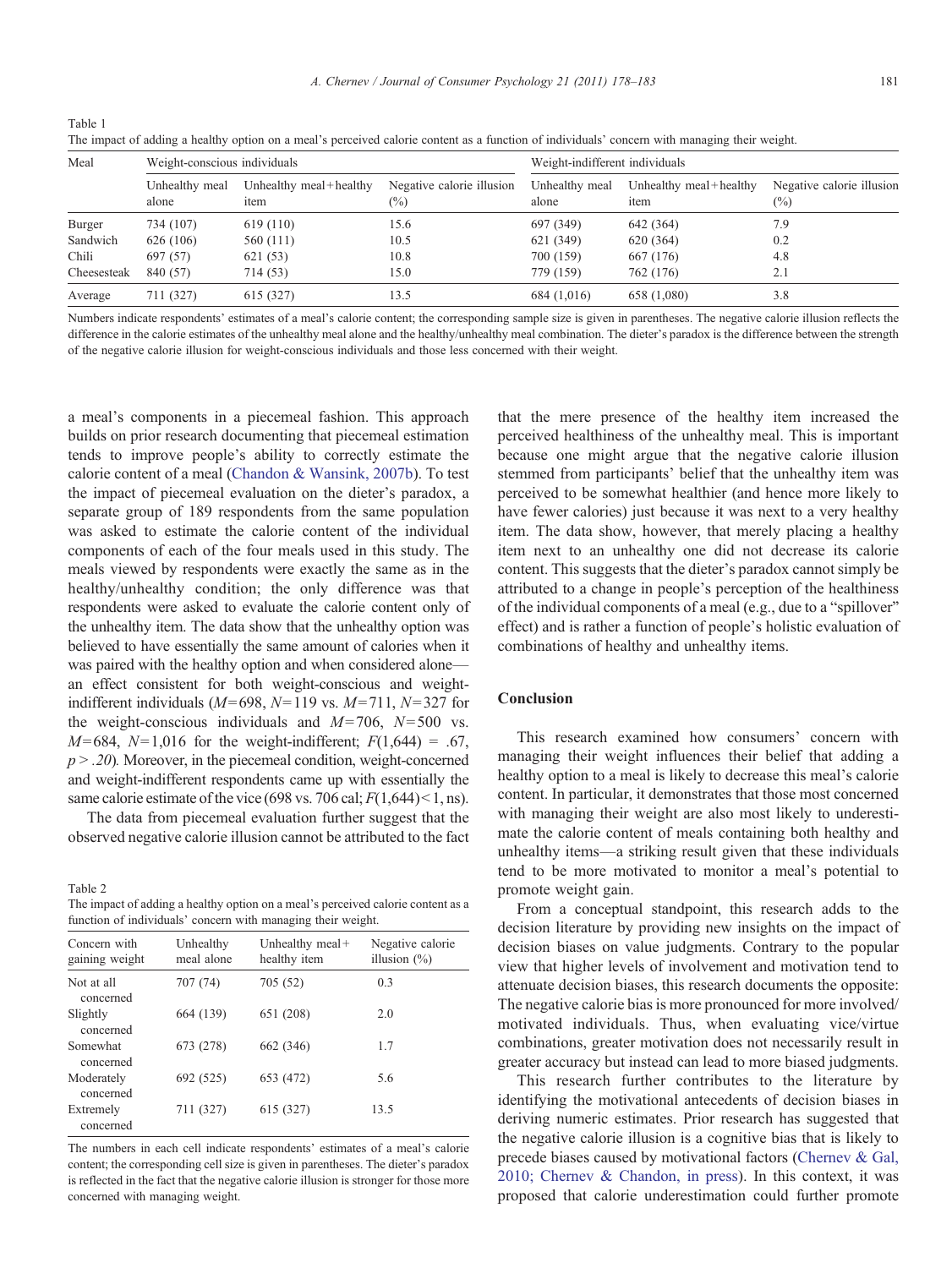licensing effects [\(Khan & Dhar, 2006; Wansink & Chandon,](#page-5-0) [2006](#page-5-0)), whereby misconstruing a vice/virtue option as a "healthy" choice can provide individuals with an "excuse" to prefer a vice over a virtue in a subsequent choice. In contrast, this research documents that cognitive biases, such as the negative calorie illusion, in addition to potentially contributing to motivational biases, can themselves be a result of an individual's motivation.

The finding that individuals' motivation can lead to decision biases raises the question of identifying the psychological underpinnings of this process. In this context, one could argue that the dieter's paradox can be attributed to the fact that individuals are rationalizing their decisions in such a way that those most concerned with managing their weight are also most motivated to think that the combination of a vice and a virtue has fewer calories. While this motivated-reasoning account for the negative calorie illusion has its appeal, the data reported in this research cannot be explained by a rationalization argument. Indeed, the experimental manipulation presented respondents with a calorie-estimation task that did not involve actual consumption and, consequently, consumers had no reason to rationalize their behavior. Moreover, if motivated reasoning were the sole driver of the observed effects, then the negative calorie illusion should have been observed for both joint and piecemeal evaluations—a prediction inconsistent with the experimental data.

Recognizing the possibility that calorie estimates can be influenced by an individual's motivated reasoning, this research suggests that an individual's motivation can also follow an indirect route to influencing numeric estimates by altering the likelihood that individuals form vice/virtue stereotypes of food items. Because vice/virtue categorization is a key factor contributing to the negative calorie illusion ([Chernev & Gal,](#page-5-0) [2010\)](#page-5-0), individuals that are more likely to invoke this categorization are also more likely to believe that adding a virtue to a vice will reduce the calorie content of the combined meal. Thus, by influencing the propensity to categorize meals based on their healthiness, individuals' motivation can indirectly influence their susceptibility to the negative calorie illusion.

The notion that individuals most concerned with managing their weight are also more prone to categorizing food items into vices and virtues further implies that decision biases in calorie estimation are not limited to combinations of simultaneously presented healthy and unhealthy items and can be observed in other decision contexts as well. For example, recent research has documented that sequential evaluations of vice/virtue combinations can lead to contrast effects, whereby a vice is believed to have more calories when preceded by a virtue than when preceded by another vice [\(Chernev, in press](#page-5-0)). The motivated categorization account for the negative calorie illusion advanced in this research predicts that the contrast effects in evaluating virtue/vice sequences will be stronger among those most concerned with managing their weight. It is also likely that the dieter's paradox is not limited to estimating a meal's calorie content but is likely to occur for other numeric estimates as well (e.g., fat, sodium, and carbohydrates). In this context, investigating the role of motivation in generating numeric estimates across different domains is a promising area for future research.

Another area for further investigation involves identifying the boundary conditions of the dieter's paradox. Because the dieter's paradox stems from the negative calorie illusion, the boundary conditions of the latter will also hold for the dieter's paradox. In particular, the negative calorie illusion has been shown to be less pronounced when individuals pay attention to the quantity of the combined items, instead of focusing solely on the healthy/unhealthy aspects of the items ([Chernev & Gal,](#page-5-0) [2010\)](#page-5-0). In this context, one can argue that the dieter's paradox is likely to be a function of the type of diet followed by individuals. Diets vary in the degree to which they rely on classifying foods into virtues and vices: To some diets (such as the South Beach and Atkins diets), the vice/virtue categorization of foods is central, while others are more focused on the actual quantity (and calories) consumed (such as Weight Watchers). As a result, one can expect the dieter's paradox to be more pronounced for those following diets classifying foods according to a good/bad dichotomy and less pronounced for those who pay more attention to the actual quantity consumed. Determining the impact of specific types of diet on an individual's likelihood to underestimate the calorie content of vice/virtue combinations is a fruitful area for further research.

From a public policy standpoint, the findings reported in this research imply that encouraging the adoption of a healthier lifestyle among weight-conscious individuals by simply promoting the consumption of healthy foods can lead to calorie underestimation and end up facilitating weight gain rather than loss. This paradoxical outcome raises the question of identifying public policy strategies that are likely to avert undesirable outcomes. Specifically, this research attributed the dieter's paradox to the misguided belief about the relationship between a meal's healthiness and its impact on weight gain, whereby people erroneously believe that eating healthy foods in addition to unhealthy ones can decrease a meal's calorie count. An important aspect of public policy, therefore, should involve educating consumers about the differences between a meal's healthiness and its calorie count—in particular that although adding a healthy item can make a meal healthier, it cannot lower its calories. This is especially important in light of the recent trend to rate a meal's healthiness by the presence of nutrients and other healthy ingredients without considering its less healthy aspects, such as calories (e.g., the Smart Choices frontof-pack nutrition labeling program). This research shows that focusing only on virtues can implicitly promote the erroneous belief that the healthy aspects of the meal can compensate for its unhealthy aspects, and that an unhealthy meal can be made healthier and less likely to promote weight gain by simply adding a healthy item or ingredient.

Another public policy issue raised by this research concerns the viability of promoting the very notion of stereotyping foods into vices and virtues. Despite its intuitive appeal as a decision heuristic to simplify choice, vice/virtue categorization focuses consumers' attention only on one aspect of the meal and ignores other important aspects such as its overall quantity. Regulating the total consumption quantity is an important component of